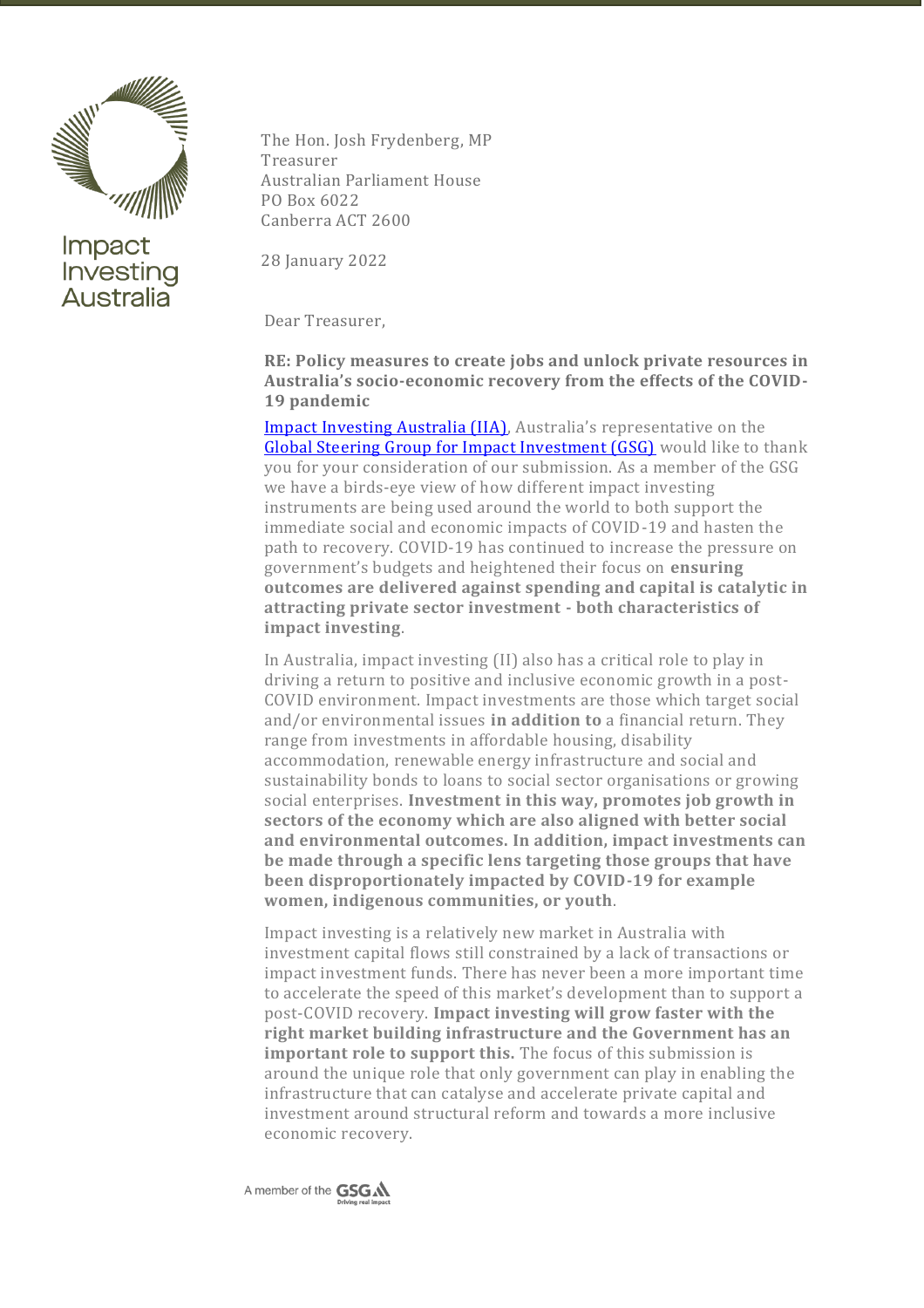Our recommendations are broken down by the key pillars of the II eco-system namely demand, supply, and intermediation. If capital is to flow quickly and in the right way to deliver both social and economic outcomes post COVID-19 then the first element to address is the critical enabler of demand and supply namely intermediation.



### **Figure 1: The Pillars of the Impact Investing Eco-system**

Source: GSG and Impact Investing Australia

## **Addressing the Intermediation Gap through impact investment wholesalers**

At the heart of the lack of impact investments currently in Australia is the lack of II intermediaries specifically both fund managers and originators of transactions. Experience from other countries in addressing this issue shows that catalytic institutions such as national impact investment wholesalers have provided "go to places" for both anchor capital and impact due diligence to support further capital raising from private investors.

### **Figure 2: The value of an Impact Investment Wholesaler**



Source: GSG Working Group Report, Building Impact Investment Wholesalers, Key Questions in Design of an Impact Investment Wholesaler, 2018

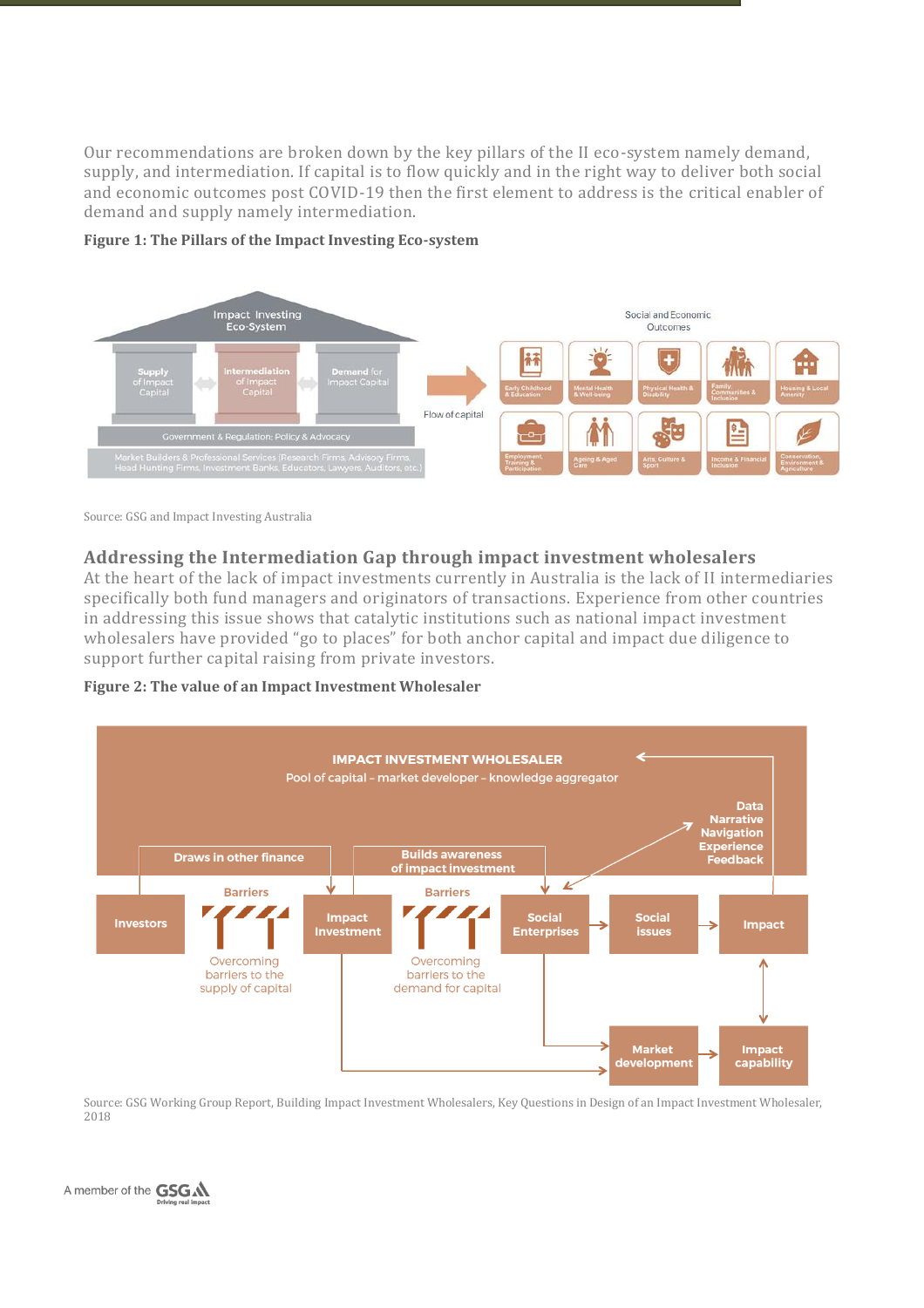National impact investing wholesalers are designed to support and grow intermediaries and act as market champions. They are specifically structured with the right type of capital and capacity to do this. Successful examples internationally include Big Society Capital (UK) and the European Investment Fund's Social Impact Accelerator. Big Society Capital's June 2020 Quadrennial review gives a sense of the impact created including: 50,000 people supported into employment, 26,000 people into suitable housing, 729,000 taking part in physical activity, 6,700 children accessing childcare and 255,000 people receiving online support for mental health. These are all important and necessary areas for investment in building back post COVID and a catalytic institution that drives this is critical.

## **Recommendation 1:**

Create an Australian Impact Investing Wholesaler, we are calling Impact Capital Australia (ICA) by committing a minimum of \$200m which would be matched initially by financial institutions including major Australian banks. The Government contribution could be structured as a grant and/or an approved investment considering budgetary and capital account implications. ICA would be a game changing institution with the capital and mandate to drive Impact investing in Australia to effectively support the post-COVID recovery.

# **Addressing the gap in demand through Social Enterprise Support**

**The Social Enterprise sector has an incredibly important role to play in creating jobs and driving innovation to address our social issues particularly through and post COVID**. There are an estimated 20,000 Social enterprises (SEs) in Australia. SEs are businesses (either profit or not for profit) which primarily exist to fulfil a social or environmental purpose.

In May 2015, IIA established what is now called the Impact Investment Ready Growth Grant. The grant was targeted at helping SEs to get "ready" to raise the capital they needed to grow. Its purpose was to build SE capacity and in tandem support intermediaries providing the services required for investment readiness. Since November 2018, this program has been administering funding for the Department of Social Services' Sector Readiness Fund (\$7m over 3 years). Over the last 6 years we have enabled almost 70 grantee SEs to scale and grow their impact. Examples include [Hire-Up,](https://hireup.com.au/) [Vanguard Laundry Services,](http://www.vanguardlaundryservices.com.au/) [Outlook,](https://www.outlookvic.org.au/about-outlook) [Nightingale Housing,](https://nightingalehousing.org/) [Maths Pathways](https://mathspathway.com/) and [Energy Renaissance.](https://renaissanceone.com.au/) Many of these SEs have rapidly and innovatively pivoted their businesses in the face of COVID and related changes in community needs.

Running this grant program has put us at the centre of the SE eco-system where we have collected views from intermediaries, investors, and the social enterprises themselves. What we have identified are two clear gaps in the market that if addressed could see more SE succeed and respond to their role in a post-COVID recovery:

- A broader spectrum of social enterprise support from earlier stage to capital raising.
- Contract readiness support and social procurement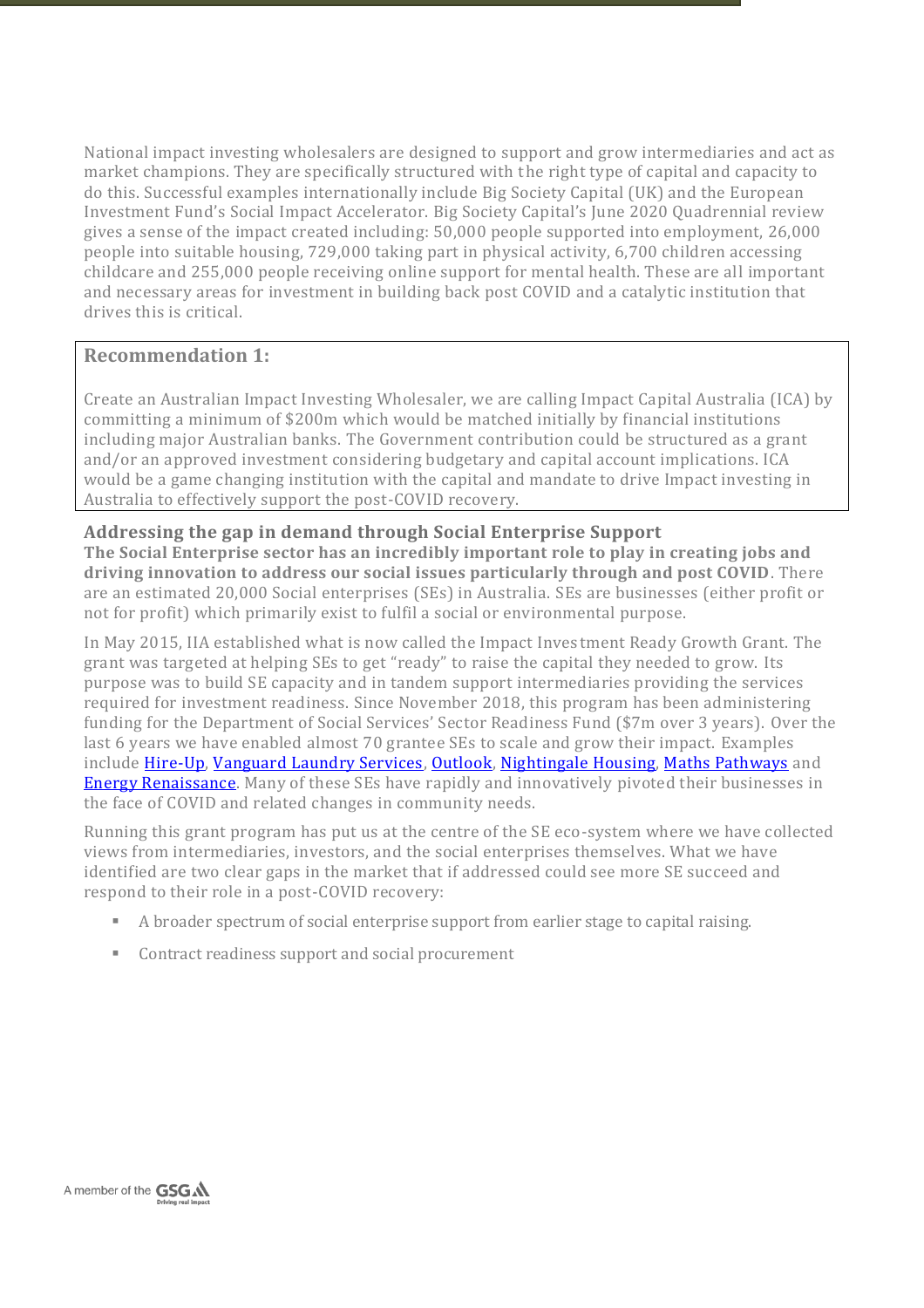## **Recommendation 2 & 3**

- Build upon the experience of the Social Enterprise Early Stage Foundation (ESSEF) to *develop a broader and multi-function SE growth fund (\$40m)*. Such a fund could be similar to the [Access Foundation in the UK](https://access-socialinvestment.org.uk/) which is co-funded with philanthropy and/or corporate sponsorship and provides capacity building, mentorship, contract readiness support and earlier stage capital (e.g. grants, concessional loans, equity) for SEs prior to the point at which they can raise more commercial investment. This could also support earlier stage Impact investment fund design.
- The contract readiness component could also align with the *introduction of an Australian government social procurement policy.*

# **Addressing the gap on the supply side through awareness raising and capacity building**

## Within Government:

Our international experience and networks across the GSG have evidenced significant precedent in the establishment of a dedicated Office within Government to build capacity and embed a whole of government policy for II. This is particularly relevant for post-COVID recovery when alignment between governments and departments will accelerate policy efficacy. Examples include: The Government Inclusive Economy Unit in the UK, The Dutch Innovative Finance Taskforce in Ministry of Foreign Affairs of the Netherlands, and the Office of Social Impact Investment in NSW.

Centralising II in one department and with a responsible Minister would give the Government the ability to both anchor its II knowledge in one place and coordinate the agenda across departments. It could enable a clearer line of sight to opportunities to mobilise private capital toward the social and economic outcomes required to accelerate recovery, build capability, and attract new talent. Finally, the approach could provide a strong base for engagement with other key II stakeholders such as business, social enterprises, investors, and community to drive more effective collaboration around the steps required for effective post-COVID impact investment.

## Outside Government:

The cross-sector nature of II requires a centralised and co-ordinating entity for all the stakeholders (including government) and a stable funding mechanism to support this market building activity. IIA has implemented and co-ordinated some important market building activities but the lack of a stable funding base exacerbated by COVID continues to be a major constraint. Market building will need to continue in the short to medium term to raise II awareness and build related capability in other sectors to complement government action and reduce dependency over time. A funded Impact Investing Institute could be a centre of excellence from which to drive collaboration, bringing together the work of cross-sector entities for pro-active and collaborative engagement with the government. The Impact Investing Institute in the UK, now a year old, combined the UK NAB and the UK SII Taskforce (2016) and is a working example of this government co-funded model.

Indicative components of an Australian Impact Investment Institute could be:

■ *Knowledge Hub* – driving education, training, and thought-leadership.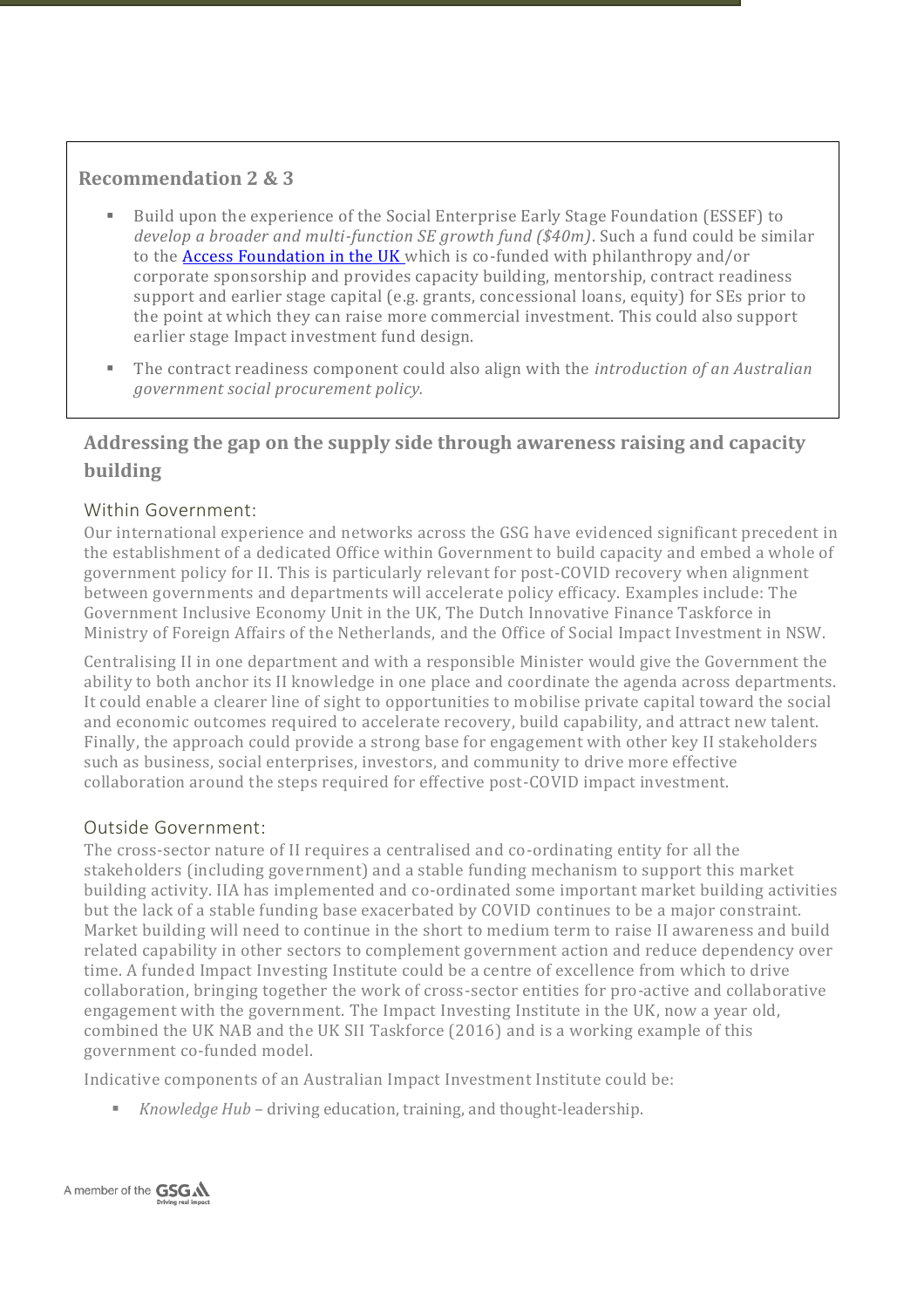- *Eco-system & Capacity Building* market development initiatives such as the provision of technical assistance, to build capacity and networks.
- *Collaboration toward innovation & scale –* the Institute could co-ordinate organisations to pool resources, innovate and/or aggregate solutions or investment products to drive scale.

## **Recommendations 4 & 5:**

These recommendations are targeted at raising market awareness and driving capability through building centres of excellences both within and outside of government:

- *Create a dedicated Office of Social Impact Investment* within the Department of the Prime Minister and Cabinet, leveraging the existing expertise of the SII Taskforce. This could build public sector capacity and create a go to place within government while ensuring impact integrity is maintained as the market develops.
- *Fund an independent Impact Investment Institute with an initial commitment of \$5m over 3 years.* This would mirror the example in the UK and provide a centre of excellence outside of government to help inform policy, drive market awareness, and build broader sector capability.

The combination of these initiatives would deliver a more efficient and effective allocation of existing resources and more future resources through investment targeted at achieving social impact.

## **Impact Investing** *from* **Australia**

The preceding recommendations have largely focused on the how and why of accelerating growth in II in Australia. Following we consider COVID related support for the broader region through Impact investing.

The Department of Foreign Affairs and Trade (DFAT) has for several years recognised the importance of impact investing *from* Australia into the Indo-Pacific region particularly in support of the achievement of the Sustainable Development Goals (SDGs). Small (in relative dollar terms) but important policy measures such as Pacific RISE and the Scaling Frontier Innovation initiati ves have all been supportive of capacity building and social enterprise development. These alongside more recently launched initiatives such as the Emerging Markets Impact Investment Fund (EMIIF) and the blended finance funding partnership with Convergence should be continued and consideration given to the opportunities for further expansion in Australia's efforts to support the region post-COVID.

The EMIIF is a regional Impact Investing wholesaler however, with current funding of only \$40m, it will be difficult for it to play a significant role in driving regional impact investment. If its capital pool were expanded greater potential could be unleashed to drive post-COVID regional recovery. The EMIIF could potentially utilise tools used in blended finance to attract private investment in a way that is beneficial and sustainable for targeted countries. It could also be the vehicle through which broader collaborations are evolved with emerging Development Finance Institutions such as FinDev Canada and the new USIDFC. Importantly, it could work in a collaborative way with an Australian II wholesaler, ICA, once established, to ensure consistency in impact management and measurement and to jointly build institutional investor participation in Impact Investing.